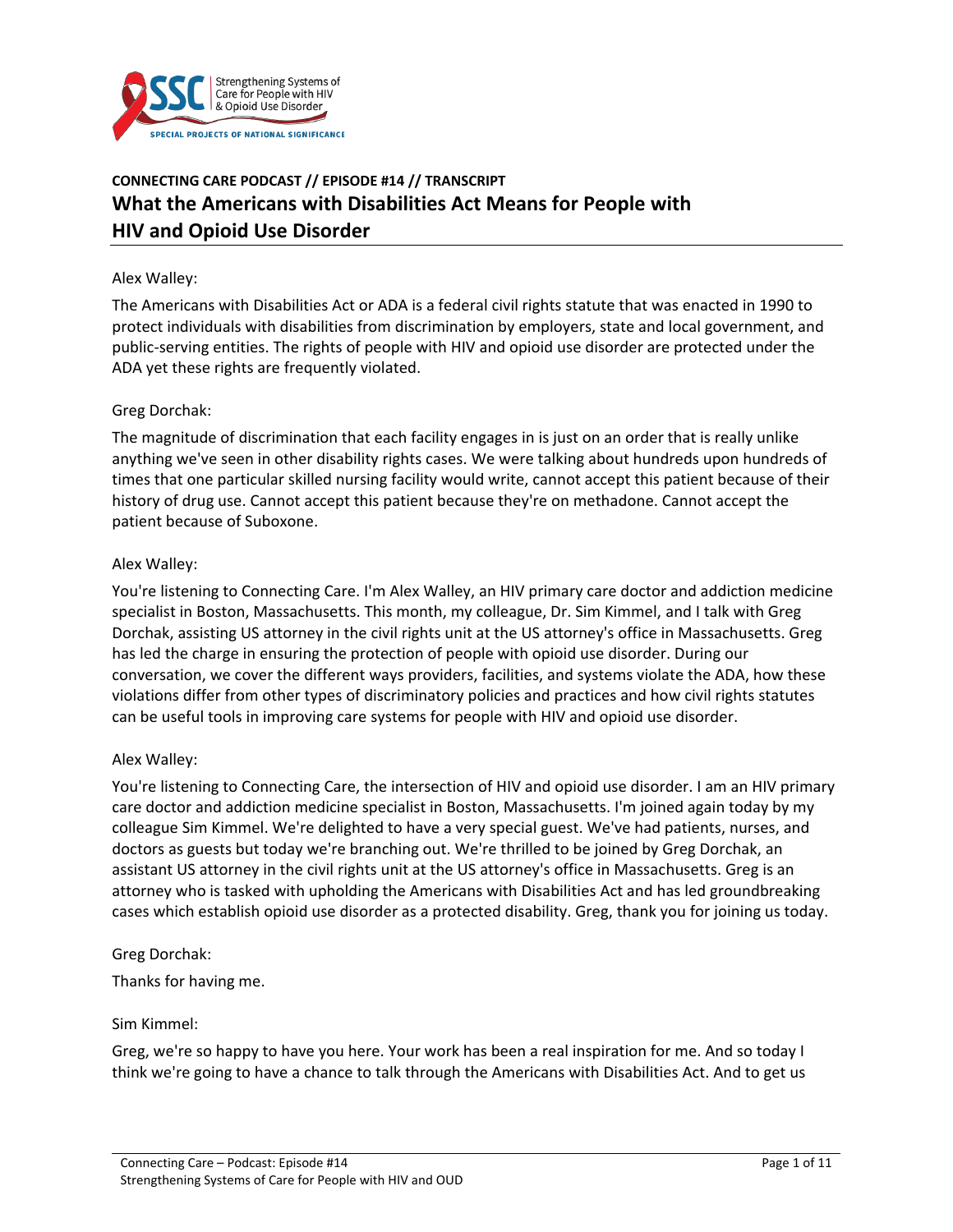started, can you explain to us what the ADA, as it's sometimes called is and what it means for patients with HIV or opioid use disorder?

### Greg Dorchak:

Yeah, absolutely. So the ADA is a federal civil rights statute that was enacted just over 30 years ago now. We just celebrated the 30-year anniversary of the ADA. What the ADA does is it protects individuals with disabilities in three different areas. Employment protects you from unnecessary barriers or discrimination from state and local government and also protects individuals from what are called public accommodations. So discrimination by public accommodations. Public accommodations despite having that word public in it aren't public entities. They're entities that do business with the public. So and this applies to medical providers like hospitals and doctors. And what it really does is it protects individuals with a disability. So individuals with HIV or who have opioid use disorder are protected. They do qualify as having a disability under the ADA, and it protects them from discrimination from any of those entities.

### Alex Walley:

So clearly the ADA has important implications for our patients. I've been taking care of patients for over 20 years, HIV patients and people with opioid use disorder. And I think in the beginning, I was always clear in the beginning for me meaning the early 2000s was pretty clear that the ADA applied to my patients with HIV and that it was illegal in some way to discriminate against people with HIV because they had HIV and further that there were accommodations that needed to be made by institutions for people with HIV. I think I had some sort of sense of that. And I now imagining that comes from the ADA but I have to say that it wasn't in my consciousness, even though I'm someone who's very interested in addressing stigma against people with opioid use disorder, I wasn't really clear that the ADA applied to people with opioid use disorder.

### Alex Walley:

And I think that was some kind of internalized structural perception or understanding that people even though I believe opioid use disorder is a medical condition that's chronic and certainly disables people, I didn't really have a sense that the ADA would apply to them. And so where this came up for me first was not that many years ago, maybe three or four years ago. Sim and I were working together on the inpatient service and we were thinking about research ideas and really more so we were thinking about our patients and there's this very common story that happens over and over again in the hospital where we have people with opioid use disorder who have an infection, who require long term antibiotics. And what I mean by long term is four to six weeks, usually of intravenous antibiotics.

### Alex Walley:

And we complete their acute treatment, their workup, their diagnosis, they have a treatment plan in the acute hospital and they need someplace to go to get their antibiotics. And many of our patients don't have a safe home to go to. And so the best option for them is to go to a skilled nursing facility or what we call a medical rehab. And it's a big struggle in getting our patients admitted to these places. And it's become pretty clear to us over time that this was because they had an opioid use disorder and even more shockingly not just because they had an opioid use disorder but because they were treated with a medication for an opioid use disorder that these skilled nursing facilities wouldn't handle.

Alex Walley: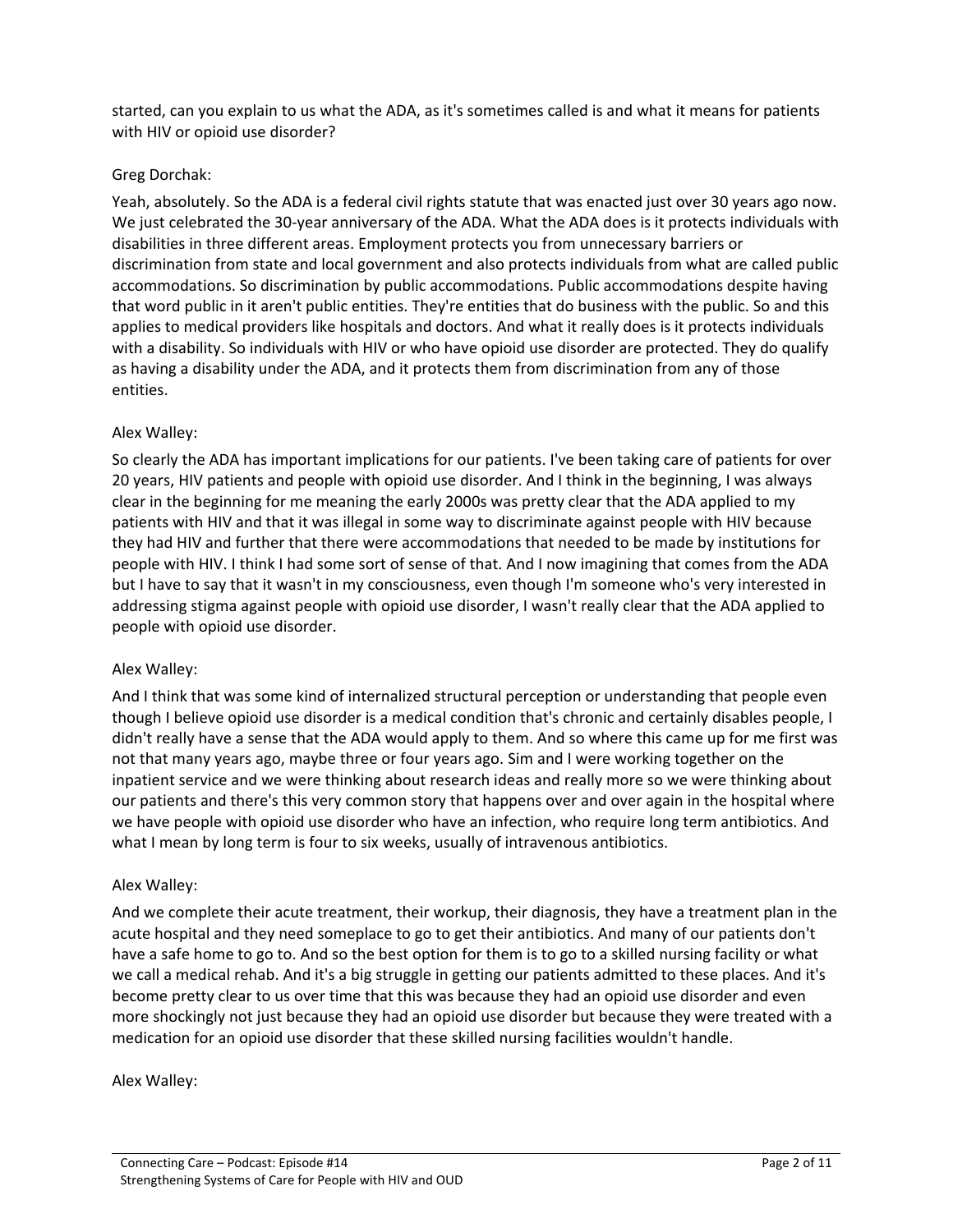And so Sim and thought about this, thought about advocating locally with the case managers calling the facilities themselves, doing a research project to document this, but then it came into our head that this was like really, really discrimination and maybe we should talk to a lawyer. And so that's really how we connected with you, Greg. And so it turns out that you have had settlements with these institutions around discrimination and opioid use disorder. And so I wanted to hear you tell us a little bit about how you got into this, how you got to these settlements, and what you were seeing in the beginning and we'll get into what you're seeing now.

# Greg Dorchak:

Absolutely. So I think I should start by taking that step back. And as I mentioned earlier, the ADA was passed more than 30 years ago, but even you who has been working with this population for some time did not necessarily make the same link that these individuals are protected on the basis of OUD as they were with HIV. And that is very common. And that frankly has to do with a lack of enforcement. So I'm here in the department of justice in the US attorney's office in Massachusetts and we entered into the first kind of settlement agreement with a skilled nursing facility for discrimination on this basis. And that was in May of 2018. So that is nearly 27 years after the ADA is passed before we actually advanced the first case that it's not necessarily that it hadn't been recognized that addiction and opioid use disorder was covered.

# Greg Dorchak:

It's that what hadn't been recognized is how prevalent these cases were and it hadn't been recognized by attorneys that this is something that you're dealing with on an everyday basis. So right in the Americans with Disabilities Act, it says in the regulations, "Addiction is a disability." You cannot get more clear in legal terms than that phrase right there. Addiction is a disability and individuals with addiction are covered by the act. That is very clear yet it took 27 years to really make that connection to bring it to the next step to actually bring some of these cases. And frankly, it took having conversations between attorneys and medical providers to make that connection. You were explaining to me what you were seeing. I was making links to what we enforce under the act and that's really where that kind of synergy happened. So as I mentioned, May of 2018, we entered our first settlement agreement with it was a skilled nursing facility out of Norwood, Massachusetts called the Charlwell House.

# Greg Dorchak:

And it was literally based on nothing much more than a message sent from the facility to a provider that says, "We can't accept your patient because of Suboxone. Change the medication and we will reconsider." That was it. And that's all we need to understand that, one, you have a policy of discrimination, two, it's based here on the medication that the person is using to treat their disability, and but for that medication, you would provide care to this patient. And that really just satisfies the elements that we need to demonstrate discrimination. So we required this facility to enter a settlement agreement that changes their policies, pay a small penalty. It was I believe, \$5,000. And that was it. Since then, we have entered to eight more. I think at this point we have nine settlement agreements with skilled nursing facilities that are on the same exact fact pattern.

# Greg Dorchak:

But one of the interesting things that we have learned through entering these settlement agreements but also the investigations is that any one of these facilities, the magnitude of discrimination that each facility engages in is just on an order that is really unlike anything we've seen in other disability rights cases. So for example, if somebody who is deaf goes to a hospital and is denied an American sign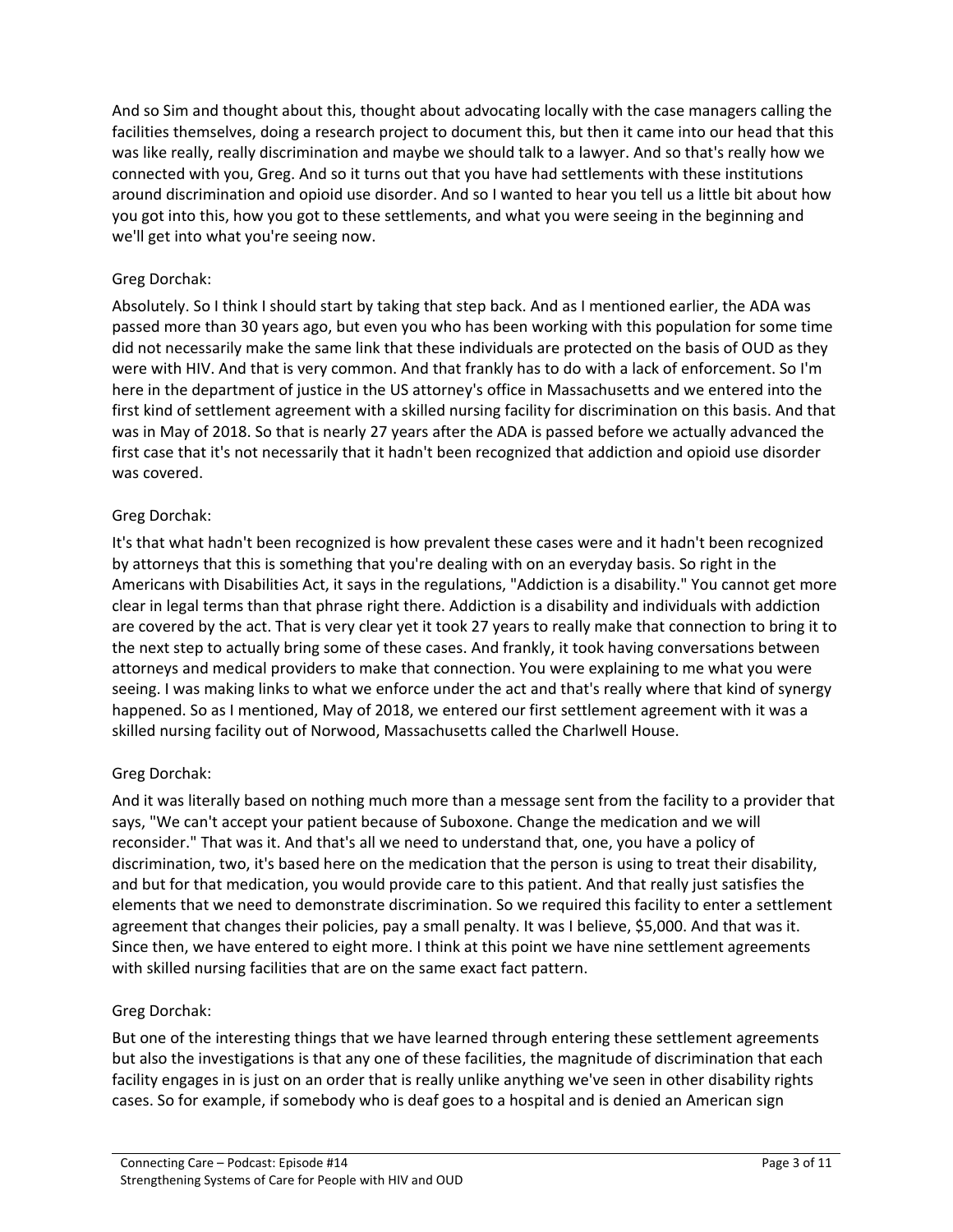language interpreter because they are deaf just for whatever reason, the hospital falls through on actually providing that interpreter. Those are situations that we see and we see pretty commonly and frequently, but we see one particular hospital might in a particular year do that 20, 30 times and that would be a bad actor. What we were finding in the skilled nursing facility situation is we were talking about hundreds upon hundreds of times that one particular skilled nursing facility would write, cannot accept this patient because there are a history of drug use. Cannot accept this patient because they're on methadone. Cannot accept the patient because of Suboxone.

# Greg Dorchak:

And we were seeing this in each particular facility hundreds of times, and that is something that we just did not see in other areas. So it's something that quickly alerted to us. One of the reasons that we have nine settlement agreements in the three years since we filed that first one or entered into that first one is because it's so prevalent and we have not stopped with the nine. This is a cascading, continuing effort to really address this practice systemically but it is something that it is very open, very notorious, and it is very unlike the kind of discrimination that we see in other areas of the law.

### Alex Walley:

So in our discussions about this, you introduced me to a new term which I think I remember it correctly was facial discrimination. And I think that's what you were just describing there. Can you say what facial discrimination is?

### Greg Dorchak:

Yeah, absolutely. So I'll provide its contrast and the normal kind of discrimination that we see let's say in a housing context. In the housing context, a person who is Latino might show up to rent an apartment and the landlord says, "I'm sorry, I just rented that earlier in the day, it's no longer available." Two hours later, a white person shows up and they ask to see the same apartment the landlord says, "Come on in. Also, we're going to be knocking a \$100 off the rent so it's only X amount of dollars." The first person experienced discrimination and yet that discrimination was not facial. And the discrimination was not facial because while they received disparate treatment, they were not told the reason that they experienced the disparate treatment. The landlord did not say, "I'm not renting to you because you're Latino."

### Greg Dorchak:

The landlord said, "We're sorry, it's just not available." And that is the typical kind of discrimination that I as a civil rights attorney enforcing federal civil rights laws have to uncover and expose for what it actually is. We do often use testers or secret shoppers. You might call them to kind of unearth that exact kind of fact pattern. Here with this discrimination not only do the skilled nursing facilities tell you why they're turning you away, they are completely open and think it's completely fine to do so. So it is facial discrimination because on its face, they are providing the discrimination. They are showing you why they're discriminating. They are telling you the very reasons for this disparate treatment.

### Alex Walley:

So, Sim, you did research on this. You actually looked at lots of the data that we have here at our own hospital and was able to look at the reasons why people were rejected and I just wonder if you could comment on what you saw really from the case manager's perspective because it was their database.

### Sim Kimmel: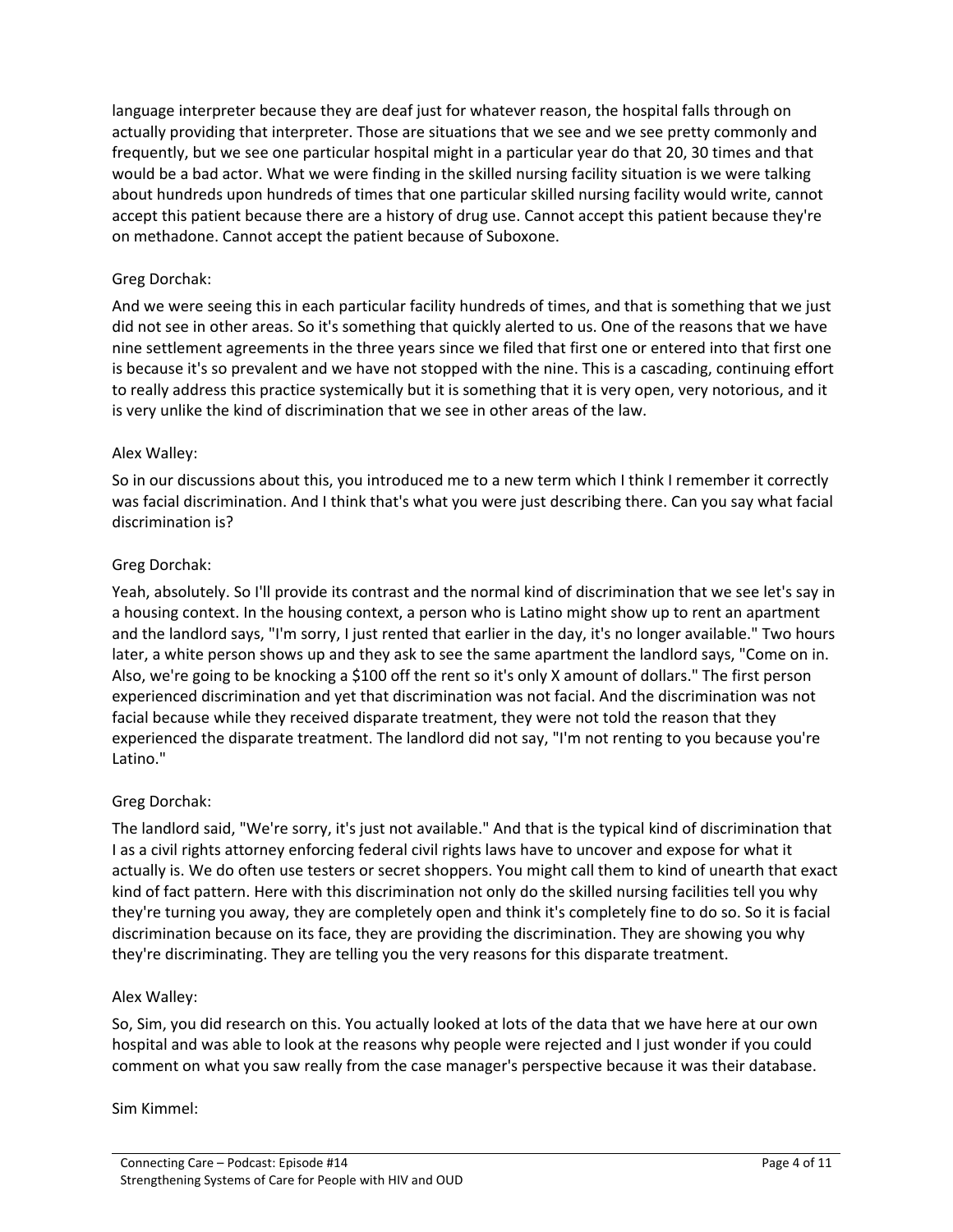Yeah. So you described the scenario where there's a patient who's looking for a skilled nursing facility at the conclusion of their kind of acute care management. And we were taking care of a patient. I was talking to the case managers and they said, "Oh, we're having a really hard time placing this patient." It's a common scenario. And I happened to be in the case manager's office. And I saw up on the screen that it said rejection methadone. And I asked a little bit more about it and she showed me that there's this kind of transmission of reasons why, and through the electronic referral system we could actually download all of that information and evaluate how often there was this kind of what Greg described facial discrimination. And we found on that in 2018, about 15% of facilities that Boston Medical Center had referred a patient to had engaged in this facial discrimination.

# Sim Kimmel:

And that touched a much larger number of patients. So I think it impacted more than a third of patients who were referred to skilled nursing facilities. Now that's just the facial discrimination. There's likely much other discrimination going on where the facilities are not actually telling you. So that was my experience and we were able to publish that and through appropriate channel share some of that information with Greg. One of the things there's stigma towards people who use drugs and in some ways, the facilities might not think they're doing anything wrong. They think that they're just engaging in normal stigmatizing behavior that is accepted. And there's even some confusion as I understand it, or maybe not confusion but there's some debate under the ADA about a drug use exception. And Greg, can you walk us through what that is and what it means, and how it applies to kind of scenario?

# Greg Dorchak:

Yeah, absolutely. So what you're talking about is what's called the "current use exception." And the current use exception is as I mentioned, an individual with addiction is protected by the Americans with Disability Act. And then there's a clause that says, "Unless they're currently engaged in the illegal use of drugs." So once a person is currently engaged in the illegal use of drugs, they are no longer protected except because we're attorneys and we like to have exceptions to our exceptions. I think I once compared this one to the movie Inception because now we're like in our third exception going on here and in this, there's an exception to that exception to the extent that an individual currently engaged in the illegal use of drugs is still protected when seeking care from a medical facility.

# Greg Dorchak:

So think of that current illegal use exception as more of applying to let's say an employment scenario. If somebody with addiction is engaged in the illegal use of drugs, their employer might be able to fire them for the illegal use of drugs, but that same person seeking medical care could not be turned away from medical care if they're engaged in the illegal use of drugs. So it's there is an exception that people are not covered once engaged in the illegal use of drugs, but that does not apply in the medical setting.

# Sim Kimmel:

What does current mean with respect to the law? I've heard nursing facilities sometimes say, "Oh, well, the person has to have not used for 30 days in order to be accepted." Does that hold up?

# Greg Dorchak:

So it doesn't hold up because again, it goes back to that point that because a skilled nursing facility provides medical care, that exception would not apply to them. Courts have answered this question though of what does current mean and again because we're attorneys, the answer is, it depends on any individual situation like in some cases you might say a single day is enough to count as current use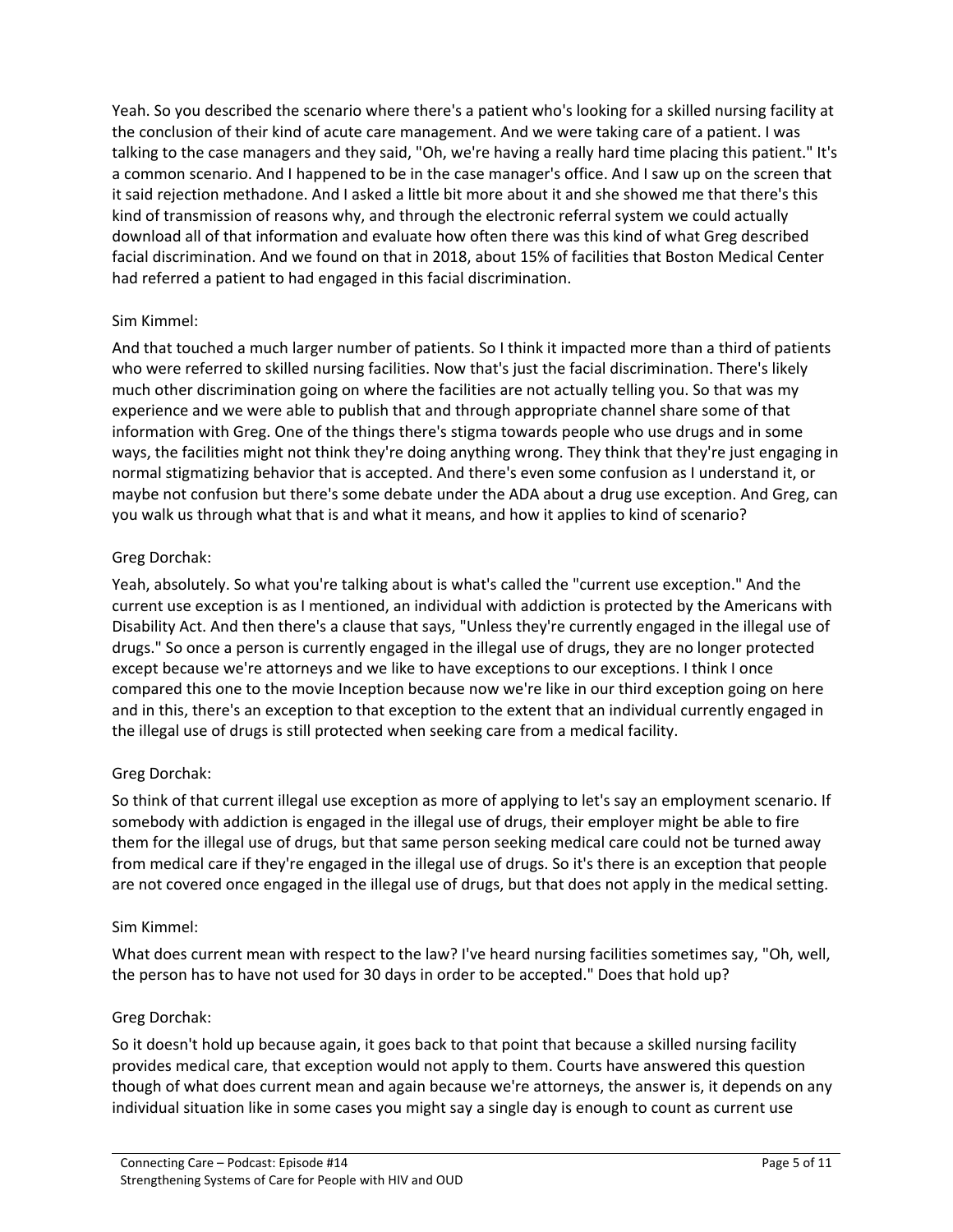because they used yesterday. Some cases the court said, "It was months ago." It's a court-by-court/caseby-case analysis. But here I do want to point out one thing that I think is important here. There is this other exception to the Americans with Disabilities Act that is not about the current illegal use of drugs. It's about this thing called the direct threat. Now here is where facilities are allowed to exclude somebody or deny treatment if that individual poses a direct threat to others. Okay.

# Greg Dorchak:

And so some facilities might say, "Okay, this patient of yours is a direct threat because they have illegally used drugs." That in and of itself though is not a direct threat and that would be a misapplication of this notion of the use of direct threat. And it's because direct threats can't be based on stereotypes, stigma, or myths about people with the disability. And I give you the perfect example is that if somebody had brownies with marijuana two days ago, marijuana under the federal law is illegal. I know under state law, there is many states including Massachusetts where it's decriminalized, but still, under federal law, it is illegal.

# Greg Dorchak:

So from the ADA perspective, still illegal. If somebody were to eat those brownies two days ago, are they a direct threat? No, they're not a direct threat. Now, if somebody were to be actively attacking a nurse in a particular hospital setting, that person is a direct threat but they're not a direct threat because of the drug use, they're direct threat because they attacked a nurse, and it's a very distinct analysis. So somebody can't just use the fact that somebody currently engaged in illegal use of drugs as a proxy for that person being a direct threat.

# Alex Walley:

I need to go back and just dwell on one detail that Sim described in his story which is the word that he saw on the screen, the reason for rejection was methadone. And methadone is a life-saving treatment for opioid use disorder. This would be like if it were a person with HIV in the old days, it wouldn't be saying HIV on the screen, it would be saying antiretroviral therapy as a reason for excluding somebody.

# Alex Walley:

So as an addiction specialist, it particularly irks me that people are not only discriminated against because they have the underlying medical condition, but they're specifically discriminated against because of the treatment for that condition, which just tells you that not only do we stigmatize people who use drugs, not only do we stigmatize the illness of a drug addiction, but we stigmatize the treatment of the disease. And so that's where we're starting from. So just hammering home that point of facial discrimination and also how the spirit of the exceptions really play out in different ways with this particular population. So anyway, I just wanted to hammer that point home as one that is a B in my bonnet, basically.

# Greg Dorchak:

I really want to address that last point because what you said about the fact that this discrimination is about the medication and not necessarily to everybody with the addiction, this was actually the original defense that was used by entities in saying, "Well, we're not discriminating against the addiction, we're discriminating against the medication." Which is something completely different. Now under the Americans with Disabilities Act, every disability is different meaning every individual's disability is a distinct disability. There's not one general category of disability. And because of that, the treatment used to treat a disability is inherently linked to the disability itself. And so courts have ruled that there's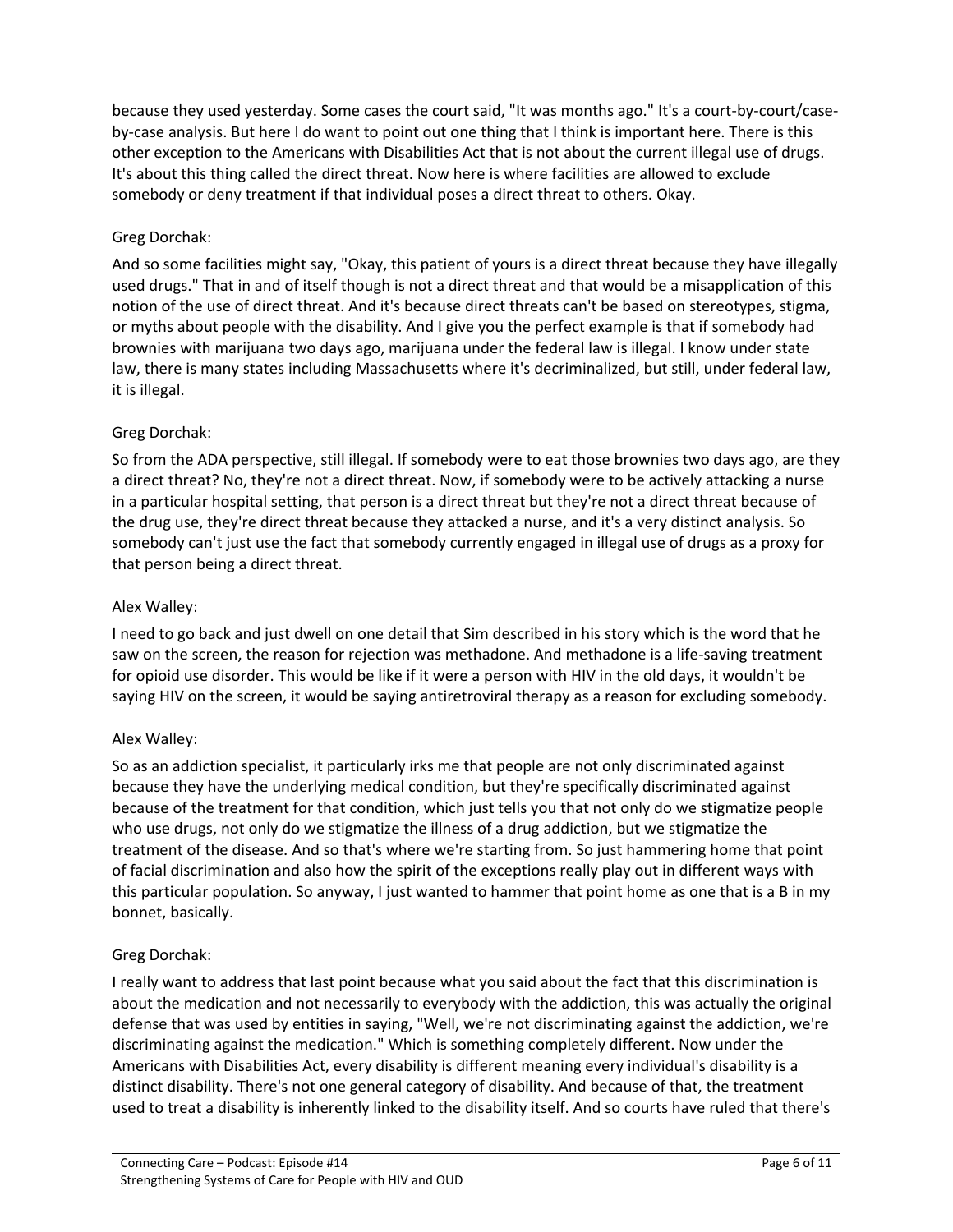no separation between barriers to the thing that treats the disability as opposed to barriers to the disability itself. It's like having a restaurant that says, "We are fine with people who have mobility impairments just no wheelchairs. If you want to bring your walker that's fine but not your wheelchair." It's the same theory here. And so this is a crucial link that medication is also protected.

### Sim Kimmel:

Thanks for highlighting that, Alex and Greg, I want to go back now to talking about some of the other kinds of cases that you've worked on. So what you've described so far is people who were declined services because of their opioid use disorder or treatment for opioid use disorder. And we know that those practices are quite widespread. This is a situation where the standard of care essentially violates the ADA, where you can go to anywhere around the country and find these violations. Are there other kinds of protections under the ADA? I know you've entered into a settlement related to a lung transplant recipient. Can you talk us through that and how that is different or similar?

### Greg Dorchak:

Yeah, this is a really important distinction and a really good case that kind of highlights the distinction. So with skilled nursing facilities, what we're talking about is just a complete policy and denial that you have a policy at the skilled nursing facility that says, "No patients on methadone." With our case with Mass General Hospital, this is also all of our settlements are available on ada.gov and you can find a link in the enforcement section there to this settlement agreement specifically for your own reference. But with our settlement with Mass General Hospital, this involved a patient who had opioid use disorder and also cystic fibrosis. This patient needed a lung transplant. Now in assessing the patient's candidacy for a lung transplant, Mass General Hospital, the transplant team there, did not consult with the addiction specialists that were treating this patient. However, it was in their standard operating practice to normally consult with a specialist in whatever area of care that the transplant team doesn't necessarily have a specialty with.

# Greg Dorchak:

So here, let's say somebody had an underlying heart condition. The transplant team would consult with a cardiologist on how to best accommodate this patient and to assess that patient's candidacy. In the Mass General Hospital case, they did not do that with the addiction treatment team and then denied him on the basis of the fact that he was taking Suboxone. So our investigation here and our settlement didn't necessarily focus on the denial, it focused on which very well at the end of the day may have been appropriate. Now, this patient ended up receiving a transplant elsewhere showing it was completely capable but our case here focused on that deviation of the transplant team's practices. The fact that their normal routine operating practice is to consult with the specialist in that area of care, here they didn't. And it was that deviation from the practice that for us represented the disparate treatment which is what we look for in any case of discrimination. So it's subtlety different but I think just as important to understand.

### Sim Kimmel:

That seems like it would have really important implications for other areas of care. So for instance, if a patient comes into the hospital to the emergency department with suicidality, that patient would get a psychiatric consultation and potentially admission to a psychiatric facility. If a patient comes into the emergency department with an overdose, typically patients will be monitored until they're no longer have respiratory failure and then be discharged quite often without any treatment with medications for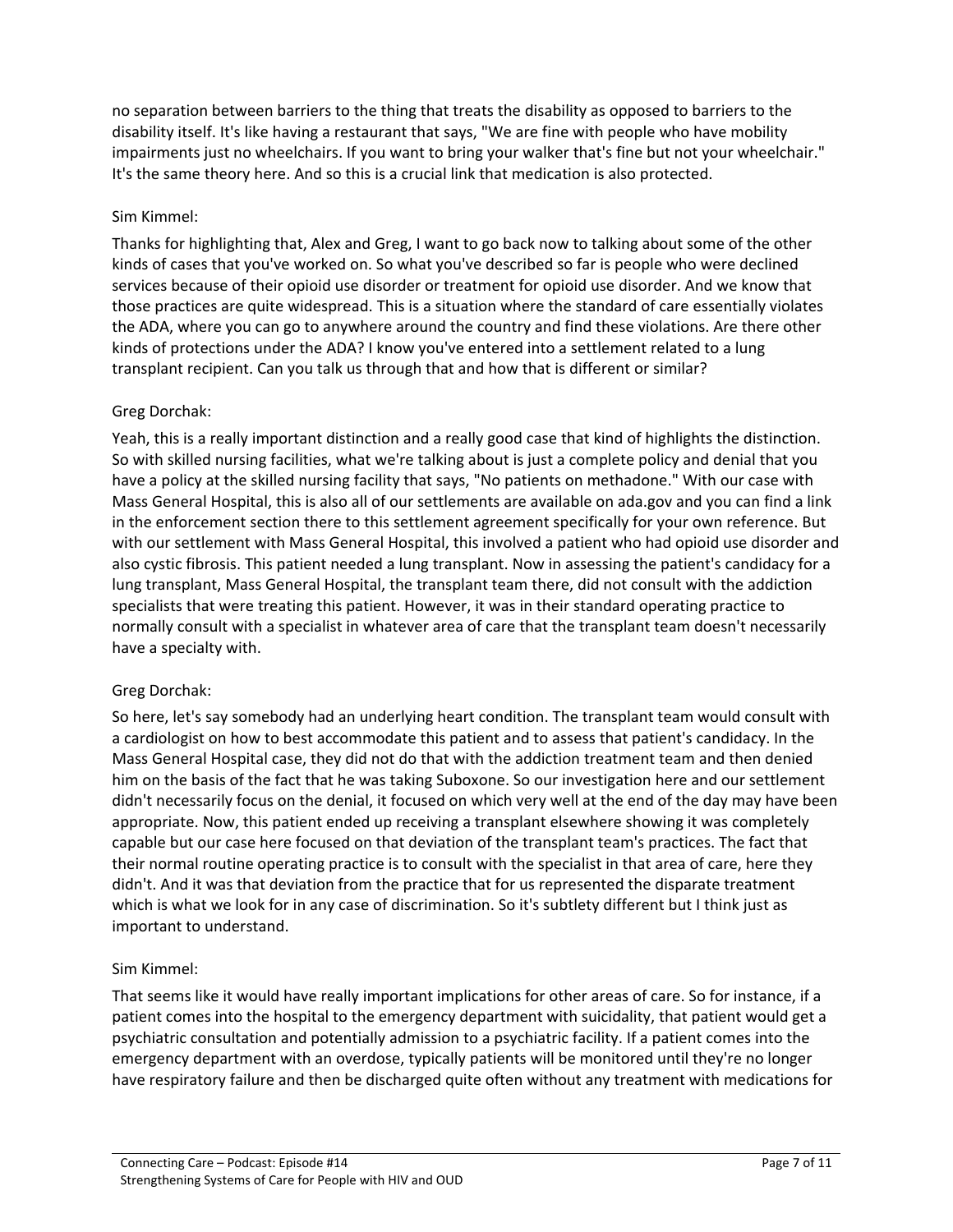opioid use disorder without offering any treatment with medications for opioid use disorder and often without even Narcan in hand. Would that be a violation in a similar way?

### Greg Dorchak:

So it's a really interesting back pattern and it's something that I hesitate to opine on whether or not it definitely is a violation but it's something that is within the realm where if that is a fact pattern that you saw, I would file a complaint with my office or with the Department of Justice at ada.gov because it's something that is worth looking into. Now, every fact pattern has its own individual mitigating consequences but this is one I would definitely if you were to see this fact pattern, I would file a complaint.

### Alex Walley:

Greg, you've done so much to advance this work. And I know a lot of US attorneys from other jurisdictions are looking to you and some of this has spread to other jurisdictions. So I'm interested to hear a little bit about that but then also what are the other institutions in our society that are responsible for holding up the spirit of the ADA? Is it just the department of justice or is it also public health departments? A lot of people who listen to this podcast are connected to public health departments. So what should they be thinking about as far as the ADA and people with HIV and opioid use disorder?

### Greg Dorchak:

Yeah, absolutely. So going back to the first question, I have colleagues across the country who are playing catch-up but doing so very quickly in terms of finding the Alex Walleys and Sim Kimmel's in their own jurisdictions. And it's easy for me to learn about this issue because of advocates like yourselves who are in Boston right down the road from me. I know that for example, my counterparts in Louisiana, my counterparts in Rhode Island, my counterparts in Kentucky have all been doing great work here, counterparts in New Jersey. And they all have engaged in settlement agreements, investigations, and are pushing this forward. So it is something that's beginning to spread. But to get to the other area that part of your question, it's not just medical facilities. I know that's been the crux of our discussion so far. I would say that there's three different areas where the ADA and also analogous civil rights statutes come into play one of them being the Fair Housing Act.

### Greg Dorchak:

So there's medical facilities which we've discussed. There's the criminal justice system which is an absolutely huge area. So a lot of people don't realize that jails and prisons are required under the ADA to maintain individuals on methadone, to maintain individuals on buprenorphine, to maintain individuals on injectable naltrexone when they're in their facilities. This maintenance is required by the ADA. And we just have a litany of court cases that have ruled as such since late 2018. The very first case happened here in Massachusetts with the Essex County Sheriff's Office. It was a case called Peshy B. [inaudible 00:30:37]. And the court was very clear in that particular case that facility had a Vivitrol only policy and the court ruled that wasn't enough. You had to maintain this particular individual on their methadone throughout the duration of their stay in your facility.

# Greg Dorchak:

And that is something that I think has changed the landscape in the criminal justice setting to me at kind of a lightning speed from how the legal setting typically works. Since that ruling in, it was either October or November of 2018, now every jail and prison in Massachusetts, for example, either already has their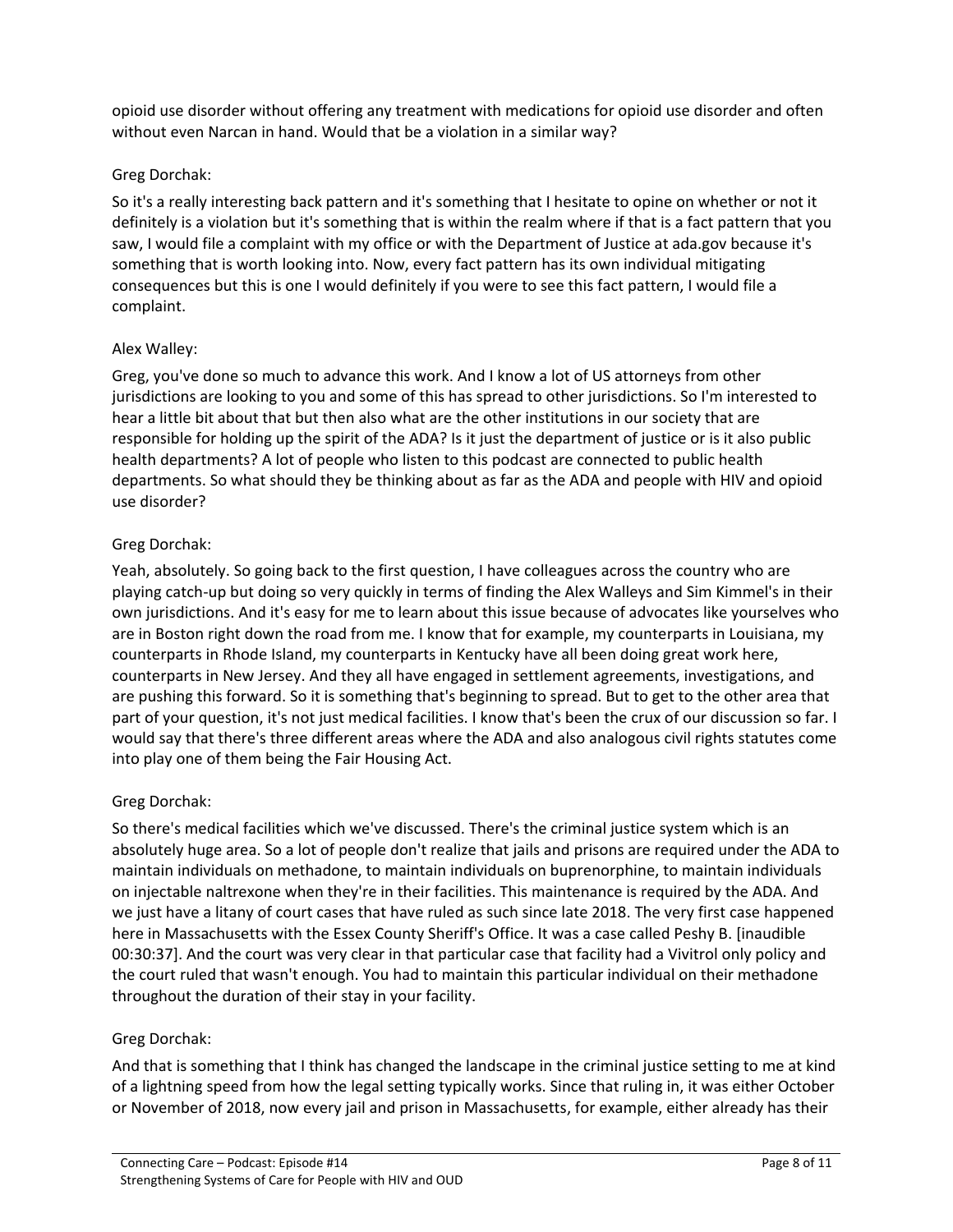programs in place to provide all forms of medications for opioid use disorder or has already started the approval process. That is just absolutely huge to get 14 county sheriffs to get the entire department of corrections and the federal system onboard into that. That's just Massachusetts. I think that it's safe to say New England has kind of led the charge here. Rhode Island is already there, Maine already if they're not already there is on their way, same with New Hampshire, Vermont. These systems since late 2018 are just completely changing.

### Greg Dorchak:

And I think that that kind of goes to the possibilities in what civil rights statutes in this area can bring. And then the third area that I really want to highlight which is kind of behind the pack is housing situations. So there are so many sober homes that I've heard about where the sober home might have a policy in their homes saying, "Nobody on Suboxone in their home. Nobody on methadone in our home." That is completely unlawful under the Fair Housing Act. It is something that I know that we are actively looking into but it is something that where the landscape has yet to move but I think that you'll start to see that cascade as well.

### Alex Walley:

That's so clear and helpful. I want to ask specifically about public health departments what role if any can they play? So for example, I mean, one thing that comes to my mind is taking a role in their regulatory capacity. So I don't know what sticks they have, but and then another would actually be a more carrot approach where they offer education or potentially offer funding for these institutions to comply.

### Greg Dorchak:

So I have built a great relationship with our state's department of public health and specifically the Bureau of Substance and Addiction Services where I communicate regularly with issues that I'm seeing on the ground because they do have that regulatory framework. Often that relationship has led to, I think, a real movement going forward. I'll give you the perfect example is as I was working with the various correction facilities in order to have them comply with the ADA, providing methadone and buprenorphine in a jail system is not like flipping a switch. There are so many regulatory burdens and hurdles that need to be overcome that I would say aggressively it takes anywhere between six months and a year for a particular jail or prison to be providing all forms of medication from moment of wanting to do it to moment of being able to do it.

### Greg Dorchak:

I have worked with our bureau of substance and addiction services to bring them on boards so they know enforcement action is happening here to help achieve this compliance, but we also need to work in order to help them on the regulatory end in order to bring in that compliance and so between that and other areas, I think that there's a lot of area for collaboration between that kind of carrot and stick approach whether or not it's through funding, through helping somebody navigate this Byzantine regulatory system with the threat of enforcement action which is what my office brings.

### Sim Kimmel:

It's interesting to hear about the jails and prisons where there's been really quite rapid change and nursing facilities where I think the change has been more slow. When I talk to doctors and I talk to public health people, they say, "Well, the way that we create change is we train people, we increase capacity, we develop the appropriate relationships, the individual relationships that we connect with one facility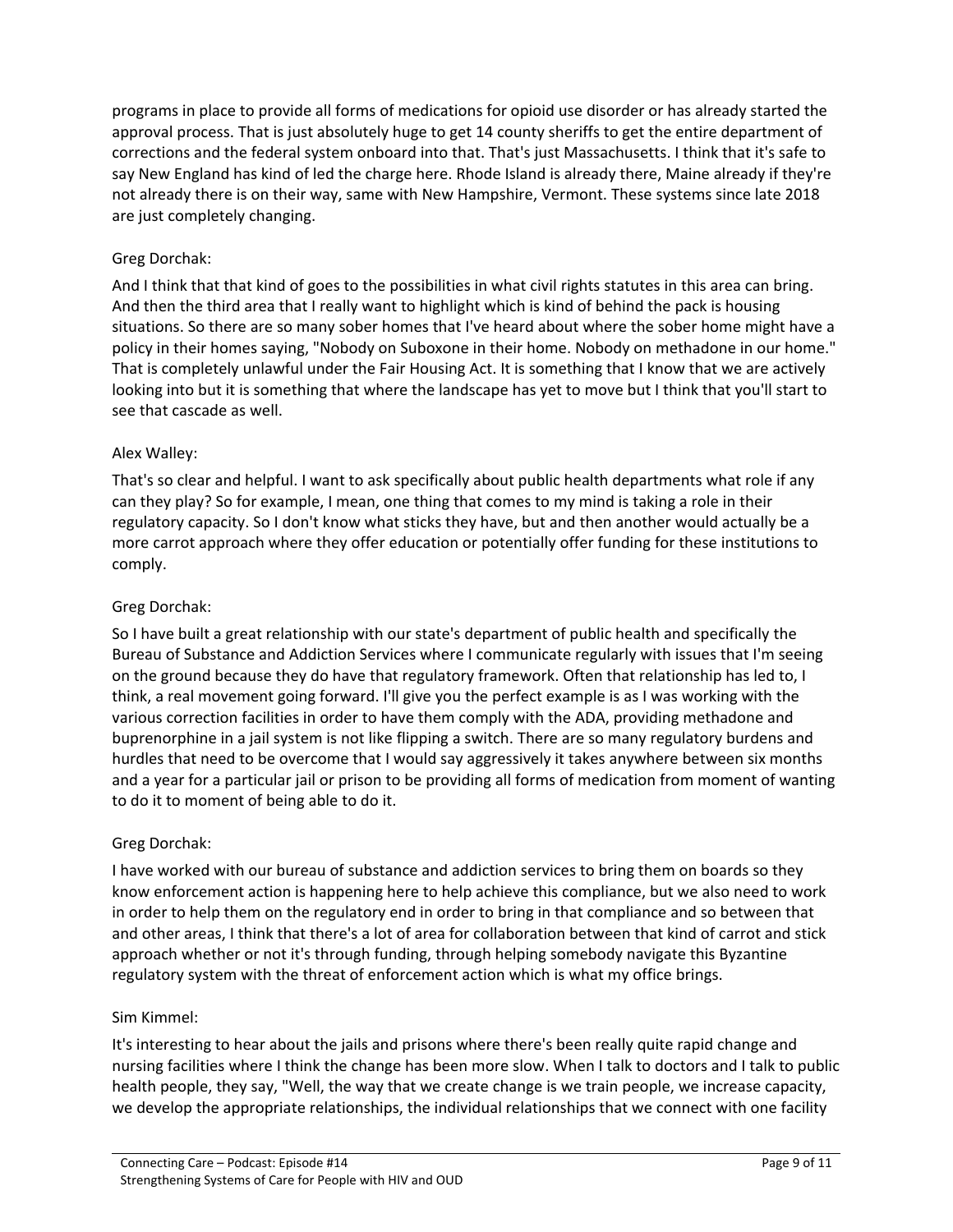and have an outlet, and then that demonstrates it's possible and then it will spread." And then when I talk to you and other attorneys, I hear people talk about the case and the case law and the precedent and how if we can just get a case decided by the courts that this will lead to change. You've alluded to some of this but how does policy and training and carrots and sticks, how does it all fit together? How do we make change? I mean, \$5,000 as a stick to a nursing facility probably doesn't seem like very much if it's going to disrupt their entire business model.

### Greg Dorchak:

It's interesting because and I think the backstory to our approach was this is the first facility that we're going after. We need to demonstrate and tell people what we're doing here \$5,000. Our most recent settlement agreement was \$92,000, but the bulk of that would be forgiven if after a year they demonstrated that they haven't screwed up again. And so we've had this kind of escalating cascade. So now we don't have this belief that the skilled nursing facilities should feel like this is coming out of left field. This is actually something that they should be aware and know about. But we combine that with I mentioned the restaurants earlier, and I think a great example is every restaurant I walk into for the most part is inaccessible and it's why I can't go into restaurants. But I walk into a restaurant and most of the bars, that's a big area, the bars are inaccessible.

### Greg Dorchak:

You don't have an area for somebody to be at a wheelchair at a bar. Is it better for me to go after each of the restaurants in Boston in Massachusetts one by one or should I sit down with the board of whatever the board of restaurants would be, the trade organization, sit down with them and say, "Hey, when you're building these things, these are the kinds of things that you should all look into and think about?" Which is something that we are willing to do with the skilled nursing facilities. And frankly, I have spoken with the Massachusetts Senior Care Association in order to help bring along this compliance. I think it's the combination to get from zero to a hundred, it's the combination of doing all of this education, outreach, enforcement, bringing it all together in order to push that forward. With the jails and the prisons it was about getting 14 people, the sheriffs of Massachusetts into one room And to have that conversation.

### Greg Dorchak:

That's a little bit of easier of a lift even though it has that broader range in consequences by affecting the whole criminal justice system than looking at every skilled nursing facility one by one, which is something that we're able to do, but there are better ways in order to achieve the same result. And at the end of the day, that's our goal is achieving the result of this compliance, not playing gotcha with assigning a penalty. And I think that movement is starting to happen in the Skilled Nursing Care Association because now people are finally from that trade organization are starting to reach out to me to say, "Hey Greg, what can we do on this?" And I know that they're reaching out and creating other educational opportunities for the skilled nursing community. And so I think that it's a combination of everybody working together to really move the ball forward.

### Sim Kimmel:

So we've heard a lot about the ADA and the way that it can protect people with opioid use disorder. For our listeners who are seeing things on the ground where they want to report a particular circumstance, how do they go about doing that?

### Greg Dorchak: